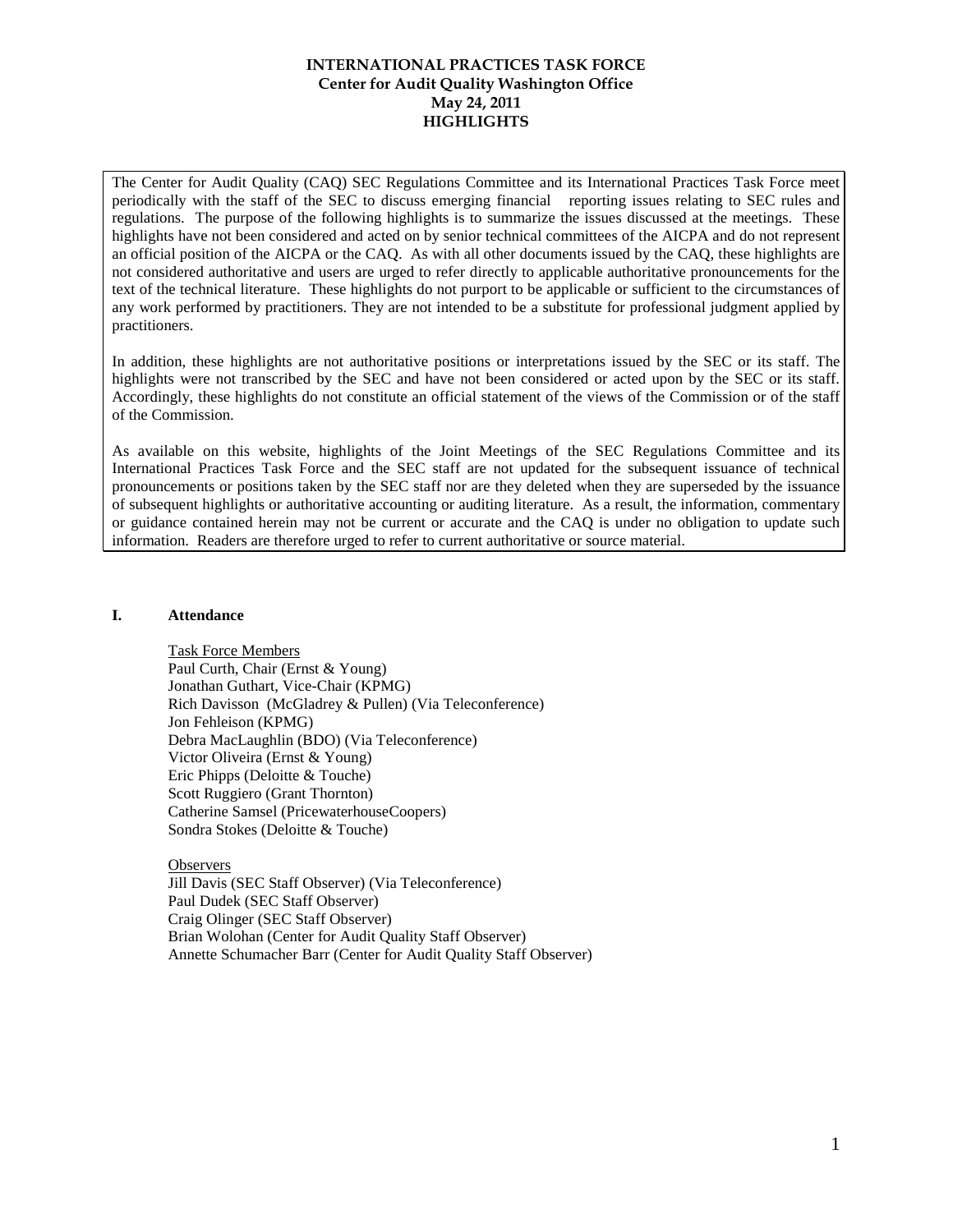#### **II. Current Practice Issues**

### **A. Canadian First Time Application of International Financial Reporting Standards: Interim Period Financial Information in a Registration Statement or Prospectus**

In 2011, Canadian listed companies, with certain exceptions, are required to transition from Part V Prechangeover accounting standards ("Old Canadian GAAP") in the Canadian Institute of Chartered Accountants Handbook "CICA Handbook" to Part I International Financial Reporting Standards of the CICA Handbook (Canadian GAAP applicable to Publicly Accountable Enterprises). Part I of the CICA Handbook is International Financial Reporting Standards as issued by the International Accounting Standards Board (IFRS). The effective transition date is January 1, 2010 for a calendar year entity.

For financial years beginning on or after January 1, 2011, Canadian listed companies are required to prepare financial statements in accordance with IFRS, including interim financial statements prior to the first annual IFRS financial statements, as promulgated by Part I in the CICA Handbook. The Canadian regulator requires that annual financial statements disclose an unreserved statement of compliance with IFRS and an interim financial report disclose an unreserved statement of compliance with IAS 34.

Item 5(b)(2) of Form F-3 (with reference to Item 8.A.5. of Form 20-F) require that if a registration statement is dated more than nine months after the end of the last audited financial year, it should contain consolidated interim financial statements, which may be unaudited, covering at least the first six months of the financial year. Additionally, Item 2 of Form F-10 provides that any financial statements included in the home jurisdiction document must be reconciled to US GAAP as required by Item 18 in Form 20-F.

Currently, Form 20-F General Instruction G.(f)(2) "First Time Application of International Financial Reporting Standards" provides transition guidance:

Interim Period Financial Information in a Registration Statement or Prospectus. This instruction shall apply when an issuer is changing the body of accounting principles used in preparing its financial statements presented pursuant to Item 8.A.2 to IFRS. This instruction shall be available during the financial year in which the issuer is changing its accounting principles to IFRS and during the financial year thereafter until the date as of which the issuer is required to comply with Item 8.A.4.

(A) Instruction 3 of the Instructions to Item 8.A.5 shall not apply to published financial information that is prepared with reference to IFRS. This General Instruction  $G(f)(2)(A)$  shall be available for any financial information for any interim or annual financial period that the issuer publishes that is prepared with reference to IFRS.

(B) An issuer that is required to provide interim financial statements under the first sentence of Item 8.A.5 may satisfy the requirements of that item by providing one of the following:

(i) Three financial years of audited financial statements and interim financial statements (which may be unaudited) for the current and comparable prior year period, prepared in accordance with Previous GAAP and reconciled to U.S. GAAP as required by Item 17(c) or 18, as applicable;

(ii) Two financial years of audited financial statements and interim financial statements (which may be unaudited) for the current and comparable prior year period, prepared in accordance with IFRS as issued by the IASB;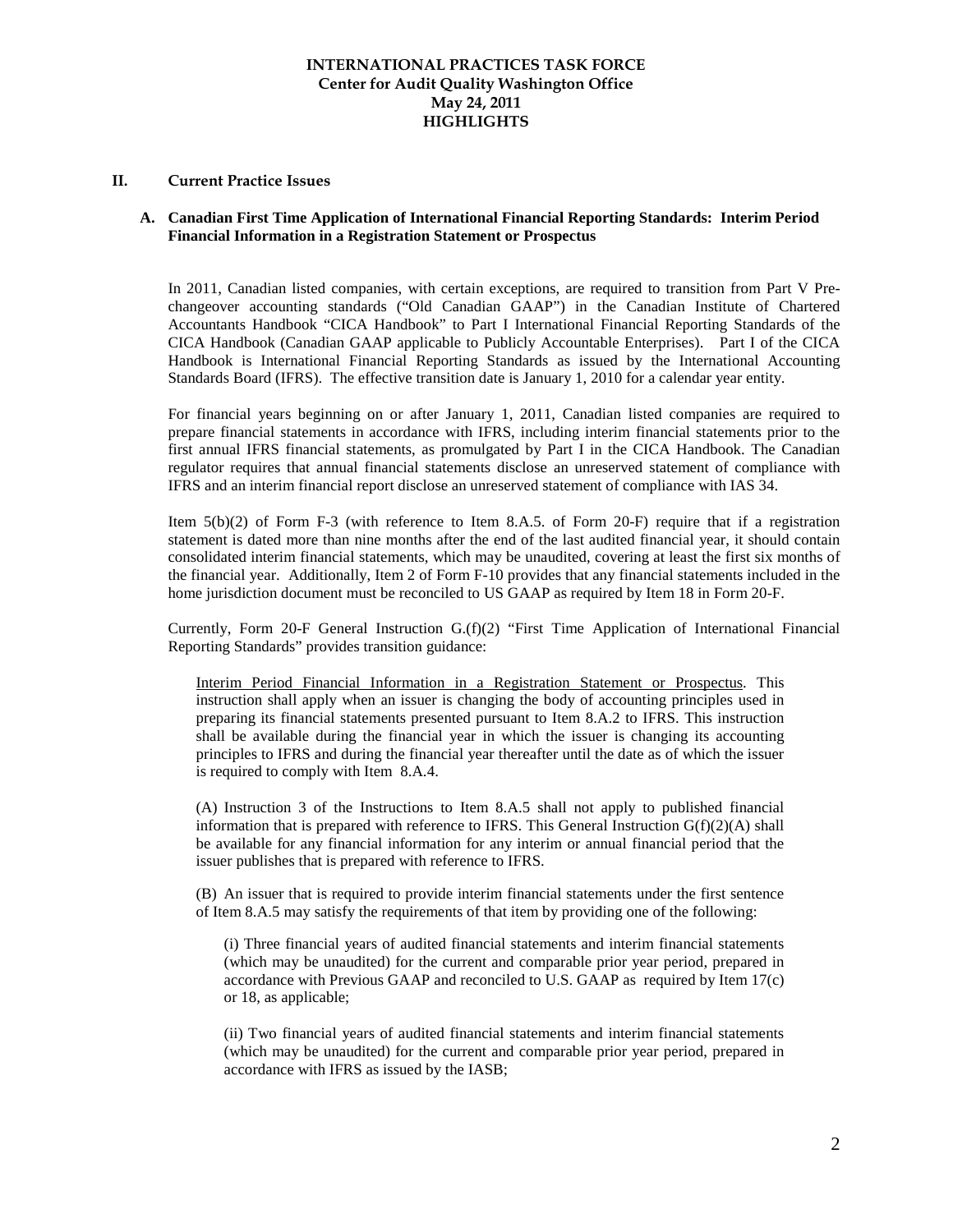(iii) Three financial years of audited financial statements prepared in accordance with Previous GAAP interim financial statements (which may be unaudited) for the current and comparable prior year period prepared in accordance with IFRS as issued by the IASB; and condensed financial information prepared in accordance with U.S. GAAP for the most recent financial year and the current and comparable prior year interim period (the form and content of this financial information shall be in a level of detail substantially similar to that required by Article 10 of Regulation S-X).

Instruction: An issuer that is unable to provide information that complies with Instruction  $G(f)(2)(B)$  but has available comparable financial information based on a combination of Previous GAAP, IFRS and U.S. GAAP should contact the Office of International Corporate Finance in the Division of Corporation Finance, in writing and well in advance of any filing deadlines, to discuss its interim period financial information.

As noted above, Form 20-F provides transition guidance for interim financial statements in the year of transition to IFRS, however, each alternative requires some form of either maintaining U.S. GAAP and/or Old Canadian GAAP information for these periods. Many issuers may find these alternatives difficult from a logistical or cost benefit perspective.

As noted in the instruction to General Instruction  $G(f)(2)$ , an issuer should contact the Office of International Corporate Finance in the Division of Corporation Finance to discuss alternate presentations for its interim period financial statements to those outlined in Form 20-F Instruction G.(f)(2). If an issuer decided to pre-clear with the Staff an interim financial statement presentation that does not comply with the Form 20-F Instructions G.(f)(2)(b)(i), (ii) or (iii), the Task Force discussed that the issuer should consider how the financial statement presentation will "bridge" the prior previously filed annual financial statements (Canadian GAAP reconciled to US GAAP) to the IFRS financial statements that will be filed in the future.

The Task Force discussed two illustrative approaches for an existing SEC registrant to consider in developing their submission to the Staff. These illustrative approaches provide examples of the important elements of a financial information presentation intended to provide the "bridge" that the registrant should consider in their written submission. The interim period financial information considered responsive to the instruction to General Instruction G.(f)(2) will depend on the registrant's specific facts and circumstances. These approaches are simply two examples and should not be considered inclusive of all possible acceptable alternatives. These approaches would apply to both F-3 and F-10 filings but would not apply to F-9 filings, as such filings do not require a US GAAP reconciliation.

For both approaches a registrant should consider applying the guidance in the Ontario Securities Commission Issuer Guide: *TOP 10 TIPS FOR PUBLIC COMPANIES FILING THEIR FIRST IFRS INTERIM FINANCIAL REPORT* (OSC Guide). Tips 5, 6 and 7 of the OSC Guide suggest that presentations and disclosures that would be included in annual financial statements should be considered for disclosure in the first-time presentation of interim financial statements by a first-time adopter of IFRS.

#### Bridging forward to IFRS approach:

The first approach would be to develop interim financial information that includes the reconciliations and disclosures typically included in an annual set of IFRS first-time adoption financial statements. For example (assume a calendar year end reporting company):

- Provide 2010, 2009 and 2008 annual financial statements under Canadian GAAP with a US GAAP reconciliation.
- Provide comparative interim financial statements (including the cumulative year to date periods) meeting the age requirements of Form 20-F, Item 8.A.5. (e.g., June 30, 2011 and 2010), compliant with IAS 34 and enhanced with additional reconciliations and disclosures as follows: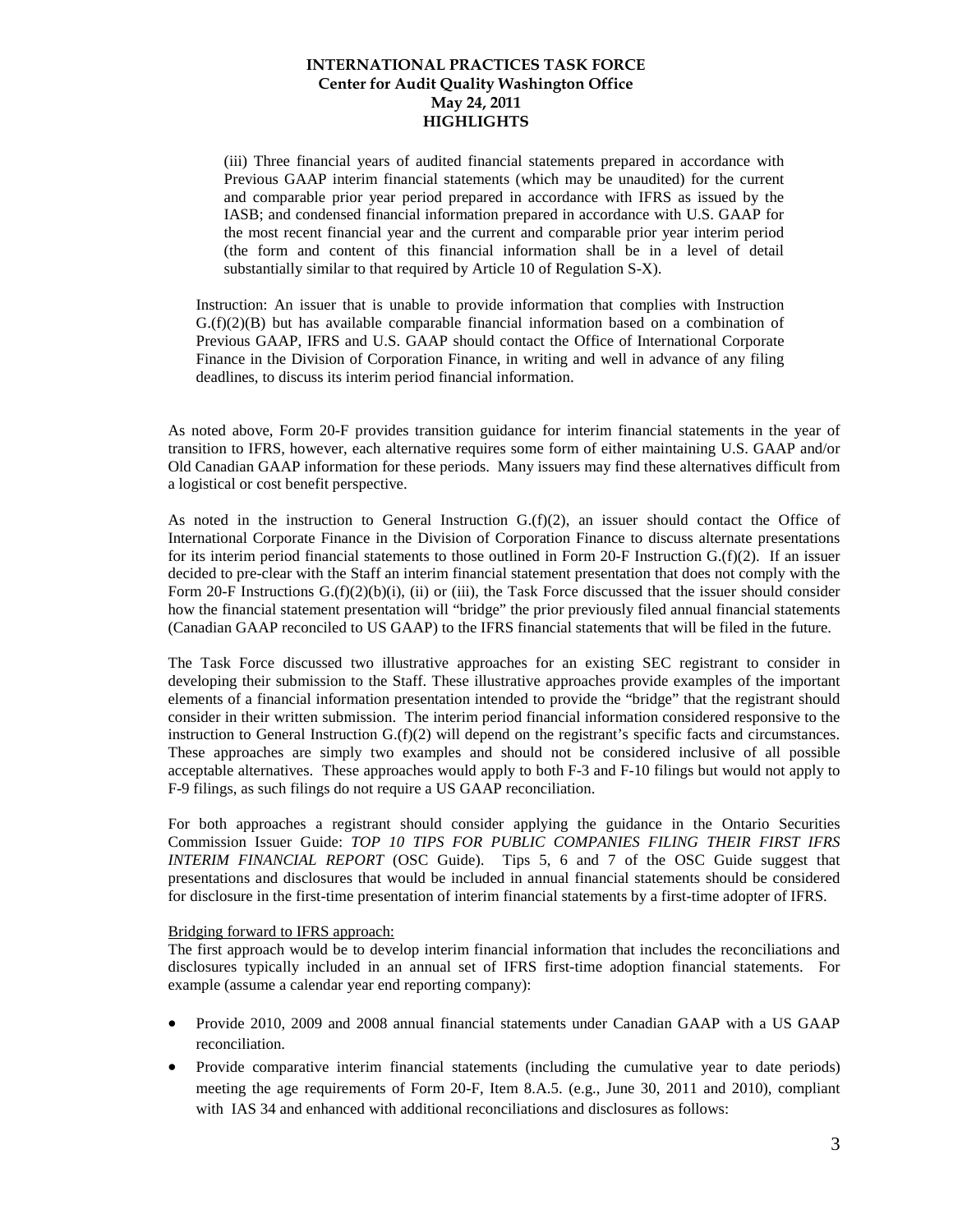- Statements of Financial Position at January 1, 2010 (opening IFRS) and December 31, 2010
- $\triangleright$  IFRS 1 Reconciliations related to the:
	- date of transition to IFRS, January 1, 2010
	- recent annual period, December 31, 2010 and
	- comparative interim period, the six months ended June 30, 2010.
- Disclosure of exemptions and elections taken under IFRS1
- $\triangleright$  Disclosure of significant accounting policies adopted by the issuer under IFRS, even if those policies harmonized with Canadian GAAP
- $\triangleright$  Significant footnote disclosures as of and for the six months ended June 30, 2011 that would ordinarily be included only in annual financial statements

### Bridging back to US GAAP approach:

A second approach would be to present IFRS interim financial information that include a reconciliation to US GAAP (in lieu of condensed S-X Article 10 US GAAP financial information, for the interim and prior year financial information as contemplated by Form 20-F Instructions  $G(f)(2)(b)(iii)$  For example (assume a calendar year end reporting company):

- Provide 2010, 2009 and 2008 annual financial statements under Canadian GAAP with a US GAAP reconciliation.
- Incorporate by reference, or include in the filing, the previously furnished IFRS interim financial statements as of and for the three month periods ended March 31, 2010 and 2011 meeting the requirements for a first quarter filing of the Canadian Securities Regulators, including the guidance in the OSC Guide.
- Provide comparative interim IFRS financial statements (including the cumulative year to date periods) meeting the age requirements of Form 20-F, Item 8.A.5. (e.g., June 30, 2011 and 2010), compliant with IAS 34 and including the US GAAP reconciling information normally required by Form 20-F.

### **B. The application of GAAP applicable to private entities in Canada and the financial statement requirements pursuant to S-X Rule 3-05 and Rule 3-09 of foreign businesses**

Effective January 1, 2011, private enterprises in Canada may apply either GAAP applicable to private entities (PE GAAP) in Part II of the CICA Handbook or IFRS in Part I of the CICA Handbook. Private enterprises have the option to retroactively apply PE GAAP in their 2010 financial statements.

PE GAAP encourages the use of professional judgment, with fewer prescriptive requirements and less detailed guidance than Canadian GAAP under Part V of the CICA Handbook. One of the many significant differences between PE GAAP and US GAAP relates to consolidation, significant influence and joint ventures. PE GAAP permits subsidiaries to be carried at cost or using the equity method or the consolidation method. There are similar options for investments subject to significant influence and joint ventures.

The Canadian Securities Administrators (CSA) National Instrument 52-107 *Acceptable Accounting Principles and Auditing Standards* (CSA 52-107) provides that financial statements of an acquired business can be prepared in accordance with PE GAAP if the following conditions are met:

1. The acquired business financial statements consolidate subsidiaries and account for significantly influenced investees and joint ventures using the equity method;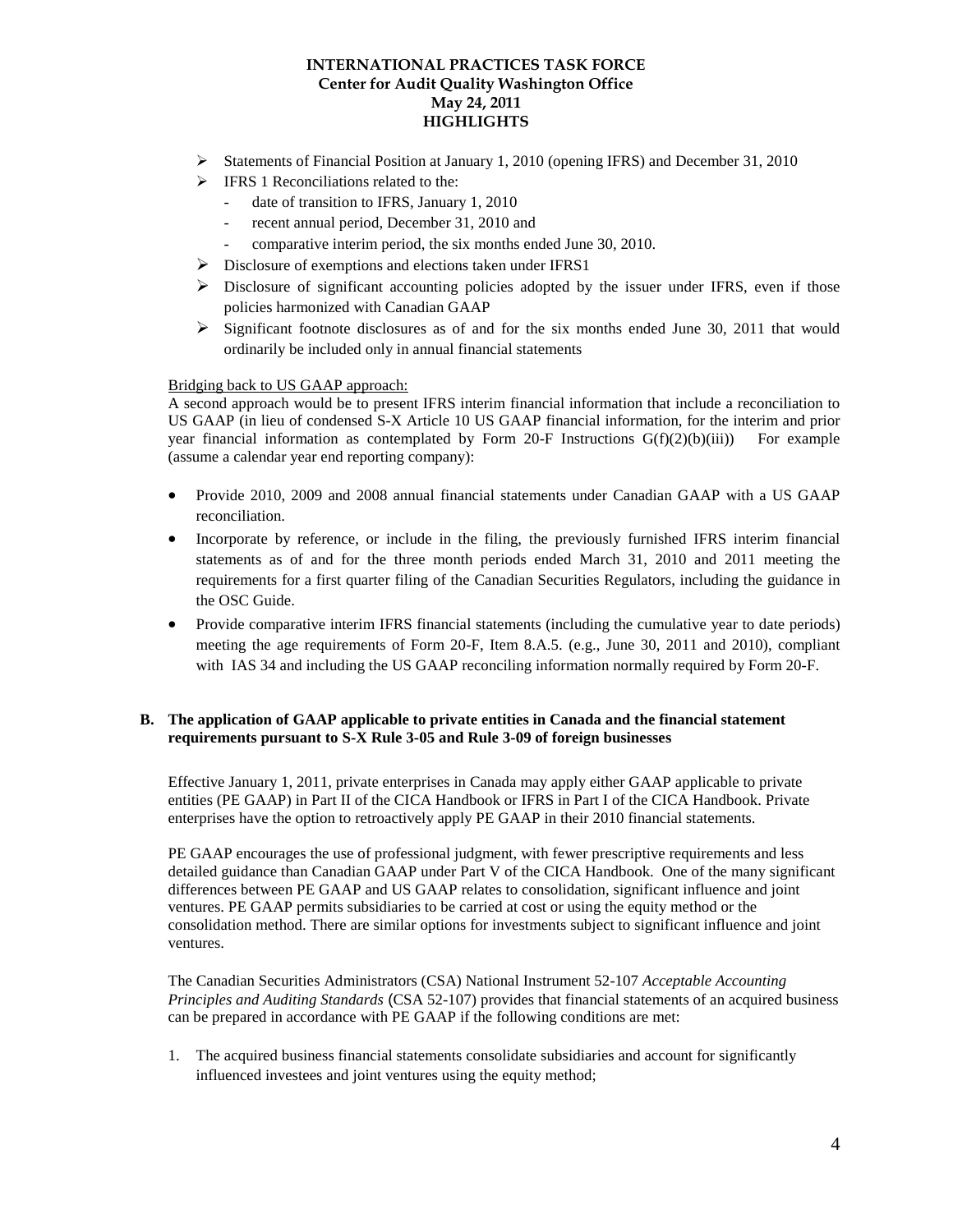- 2. The acquired business financial statements were not previously prepared in accordance with IFRS, Canadian GAAP, US GAAP and certain other foreign GAAPs, where permitted; and
- 3. The acquired business financial statements are accompanied by a notice stating that they are in accordance with PE GAAP which may differ from IFRS.

In instances where the acquired business financial statements are prepared in accordance with PE GAAP, the CSA requires a reconciliation from PE GAAP to the issuer's GAAP be presented in the notes to the financial statements. The reconciliation is required for all annual periods and the most recently completed interim period. A reconciliation of the comparative interim period is not required.

Financial statements filed with the SEC to fulfill the requirements of Regulation S-X Rule 3-05 and Rule 3- 09 of entities that qualify as foreign businesses, as defined in S-X 1-02(l), may be prepared in accordance with U.S. GAAP, IFRS, or according to a comprehensive body of accounting principles other than U.S. GAAP or IFRS (Local GAAP). If the primary financial statements are prepared in accordance with Local GAAP, reconciliation to U.S. GAAP is required. The reconciliation to U.S. GAAP should meet the requirements of Item 17 of Form 20-F. This accommodation is available for Rule 3-05 and Rule 3-09 financial statements filed by both U.S. Domestic issuers and FPIs. When a reconciliation of interim financial statements is required, SEC rules require a reconciliation of both the most recently completed interim period and the comparative interim period.

The Task Force discussed the circumstances (if any) that PE GAAP would be considered a comprehensive body of accounting principles, and, therefore, an acceptable basis of accounting for the preparation of Rule 3-05 and Rule 3-09 financial statements of foreign businesses.

Item 17(b) of Form 20-F requires that financial statements disclose an information content substantially similar to financial statements that comply with US GAAP and Regulation S-X. Ordinarily, consolidation of all controlled subsidiaries is necessary to meet this requirement, regardless of the GAAP being used. An accounting policy that excludes subsidiaries from consolidation would not satisfy this requirement. Historically, the Task Force observed that consolidation of controlled subsidiaries and the application of equity accounting for significantly influenced investees are significant considerations in the SEC staff's view of whether a set of financial statements were prepared in accordance with a comprehensive body of accounting to satisfy the requirements of Item 17 and Regulation S-X.

The Task Force discussed that PE GAAP is derived from the fundamental principles of Canadian GAAP. The SEC Staff stated that if financial statements filed with the SEC to fulfill the requirements of Regulation S-X Rule 3-05 and Rule 3-09 of entities that qualify as foreign businesses were prepared in accordance with PE GAAP, including consolidation of subsidiaries and accounting for significantly influenced investees and joint ventures using the equity method, then those financial statements would be considered prepared according to a comprehensive body of accounting principles other than U.S. GAAP or IFRS for purposes of Regulation S-X. Therefore, PE GAAP that meets the requirements of CSA 52-107 should be an acceptable basis of accounting for the preparation of financial statements of a foreign business filed pursuant to the requirements of Regulation S-X Rule 3-05 and Rule 3-09. For financial statements of a foreign business prepared in accordance with PE GAAP in these circumstances, a reconciliation to U.S. GAAP is required when filed to satisfy the requirements of Regulation S-X Rule 3-05 and Rule 3-09. A reconciliation to another GAAP is not acceptable. Further, when a reconciliation of interim financial statements is required, a reconciliation to US GAAP of both the most recently completed interim period and the comparative interim period is required.

As with other Local GAAPs, the accommodation to not provide a quantified reconciliation to US GAAP for financial statements of a foreign business filed pursuant to the requirements of Rule 3-05 and Rule 3-09 that do not exceed the 30% significance level is available for financial statements prepared in accordance with PE GAAP.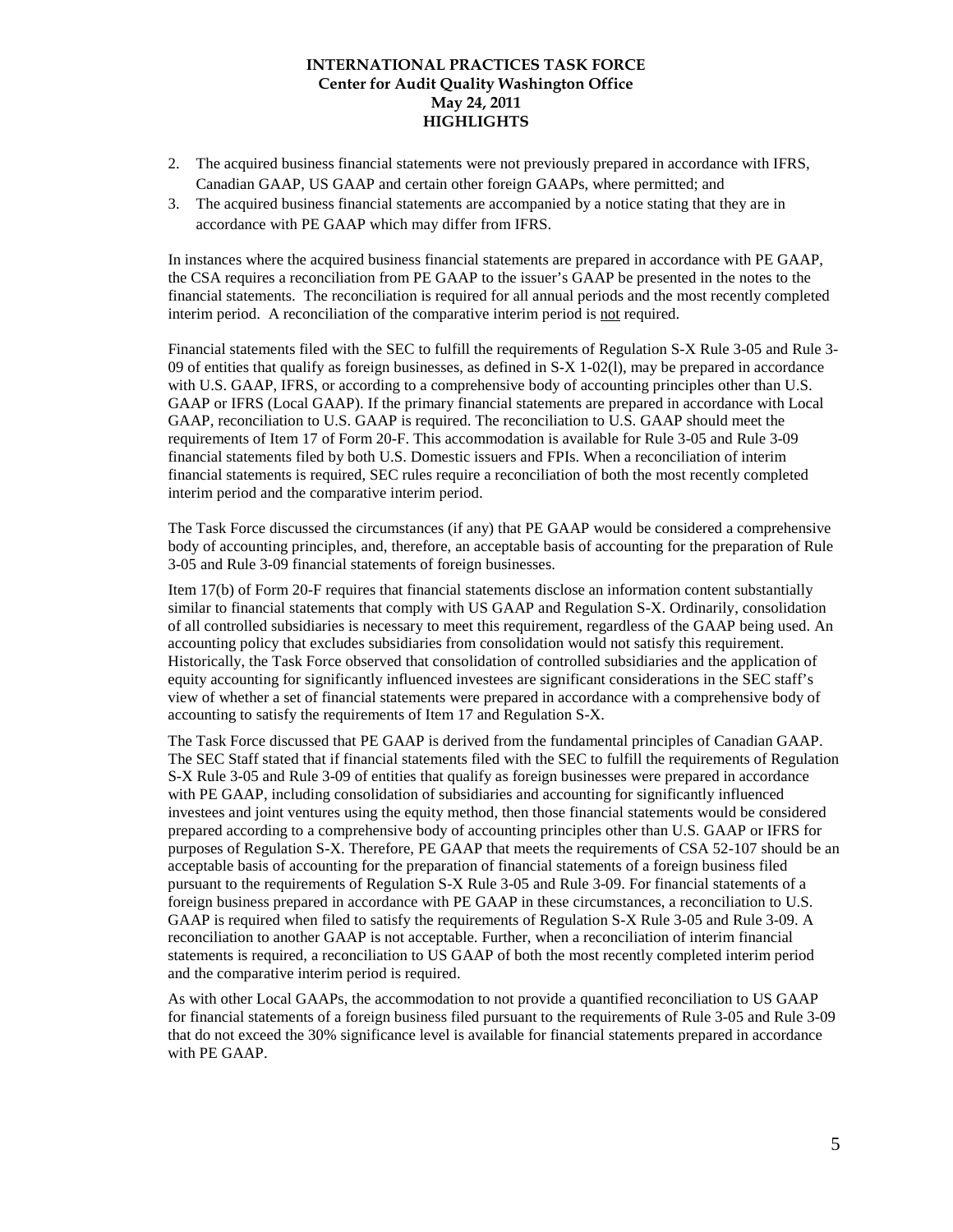The Task Force observed that PE GAAP is not intended for public companies. The SEC Staff noted that PE GAAP is not an acceptable basis of accounting for preparation of financial statements of issuers and predecessors of issuers.

### **C. Acceptance of Proposed CAS Task Force Auditors Report in SEC filings**

Effective for audits of financial statements for periods ending on or after December 14, 2010, *International Standards on Auditing* (ISA) has been adopted as Canadian Auditing Standards (CAS). A CICA reporting Task Force has been developing guidance materials addressing the adoption of the CAS reporting standards. A report has been developed by the CICA Task Force to meet both the CAS and PCAOB standards (Proposed CICA Task Force Auditors Report). (See page 91 of the CICA publication *Reporting Implications of New Auditing and Accounting Standards - Issue No. 3 - February 2011* at [http://www.aasbcanada.ca/reference-material-for-practitioners/item42988.pdf.](http://www.aasbcanada.ca/reference-material-for-practitioners/item42988.pdf))

Paragraph 8 of AU 508 *Reports on Audited Financial Statements*, identifies the basic elements in a PCAOB auditors' report. AU 508 does not prescribe the form of the report. The Proposed CAS Task Force Auditors Report appears to contain the identified basic elements in AU 508.08. However, some question whether the element addressing audit evidence is fully complied with in the Proposed CICA Task Force Auditors Report. This element is as follows (AU 508.f.(1): "A statement that an audit includes - Examining, on a test basis, evidence supporting the amounts and disclosures in the financial statements"

The comparable language in the Proposed CAS Task Force Report states: "An audit involves performing procedures to obtain audit evidence about the amounts and disclosures in the financial statements."

Section 6800 of the SEC's Financial Reporting Manual addresses foreign auditor matters relating to FPIs. Section 6820 states, in part, the following (March 2011 version):

6820.1 The report of the independent accountant must comply with all requirements of S-X 2-02.

6820.2 The report of the independent accountant, except for MJDS filers in Canada, should include a statement that the audit was conducted "in accordance with the standards of the Public Company Accounting Oversight Board (United States)." The staff will not object if the report also refers to compliance with home-country GAAS. [Instruction 2 to Item 8.A.2 of Form 20-F; Release No. 337745]

6820.3 Reports of independent accountants issued for MJDS filers may still refer solely to Canadian GAAS when filed on MJDS forms. [Release No. 33-6902] However, if financial statements of an MJDS filer are included in a non-MJDS form, such as Rule 3-05 financial statements in a domestic issuer's Form 8K or a foreign private issuer's Form F-3, then the audit must be conducted, at a minimum, in accordance with, and the audit report must refer to, U.S. GAAS.

In situations where the auditors' report with respect to a Canadian company is required to indicate compliance with PCAOB reporting standards or US GAAS, the Task Force discussed and plans to continue to discuss at a future meeting whether the form of the Proposed CICA Task Force Auditors Report would be acceptable in a SEC filing considering the guidance in the SEC's financial Reporting Manual.

### **D. Monitoring inflation in certain countries**

At the March 2003 meeting of the Task Force, that the Task Force observed that it would be helpful to proactively provide information about the inflationary status of countries. The approach and the related assumptions used by the Task Force, and the inherent limitations, are summarized in the [May 14, 2009](http://www.thecaq.org/iptf/pdfs/highlights/IPTF%205-14-09%20Joint%20Meeting%20HLs%20-%20FINAL.pdf)  [Task Force meeting Highlights.](http://www.thecaq.org/iptf/pdfs/highlights/IPTF%205-14-09%20Joint%20Meeting%20HLs%20-%20FINAL.pdf)